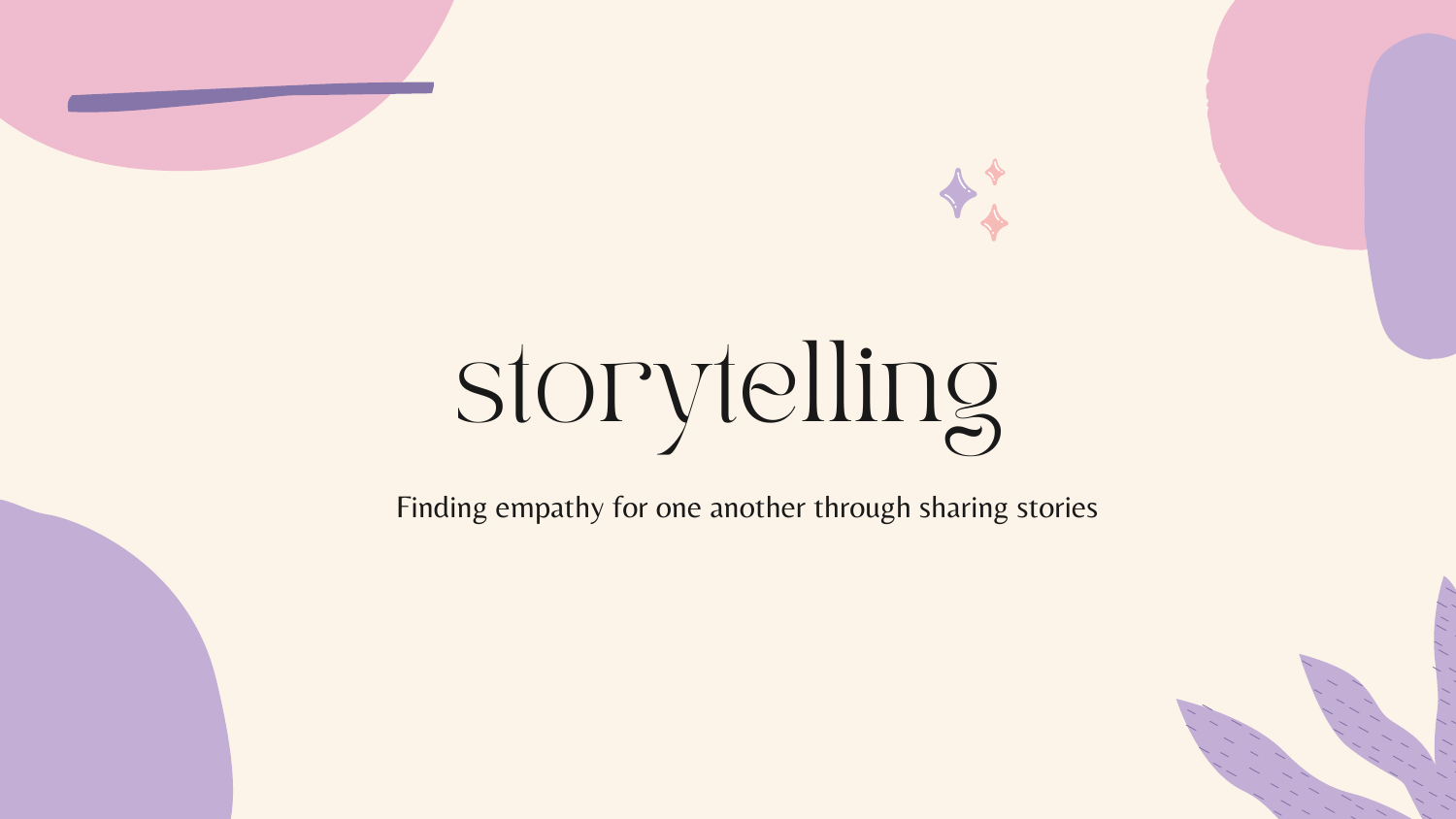#### About Me: Alice Evans



I believe that when we are open and share stores we gain empathy for those around us. I have learned how to tell the story of a brand or a nonprofit to build brand awareness and generate revenue. I know how to think creatively and operate efficiently. I enjoy telling stories and promoting brands and organizations that center around diverse people and experiences.

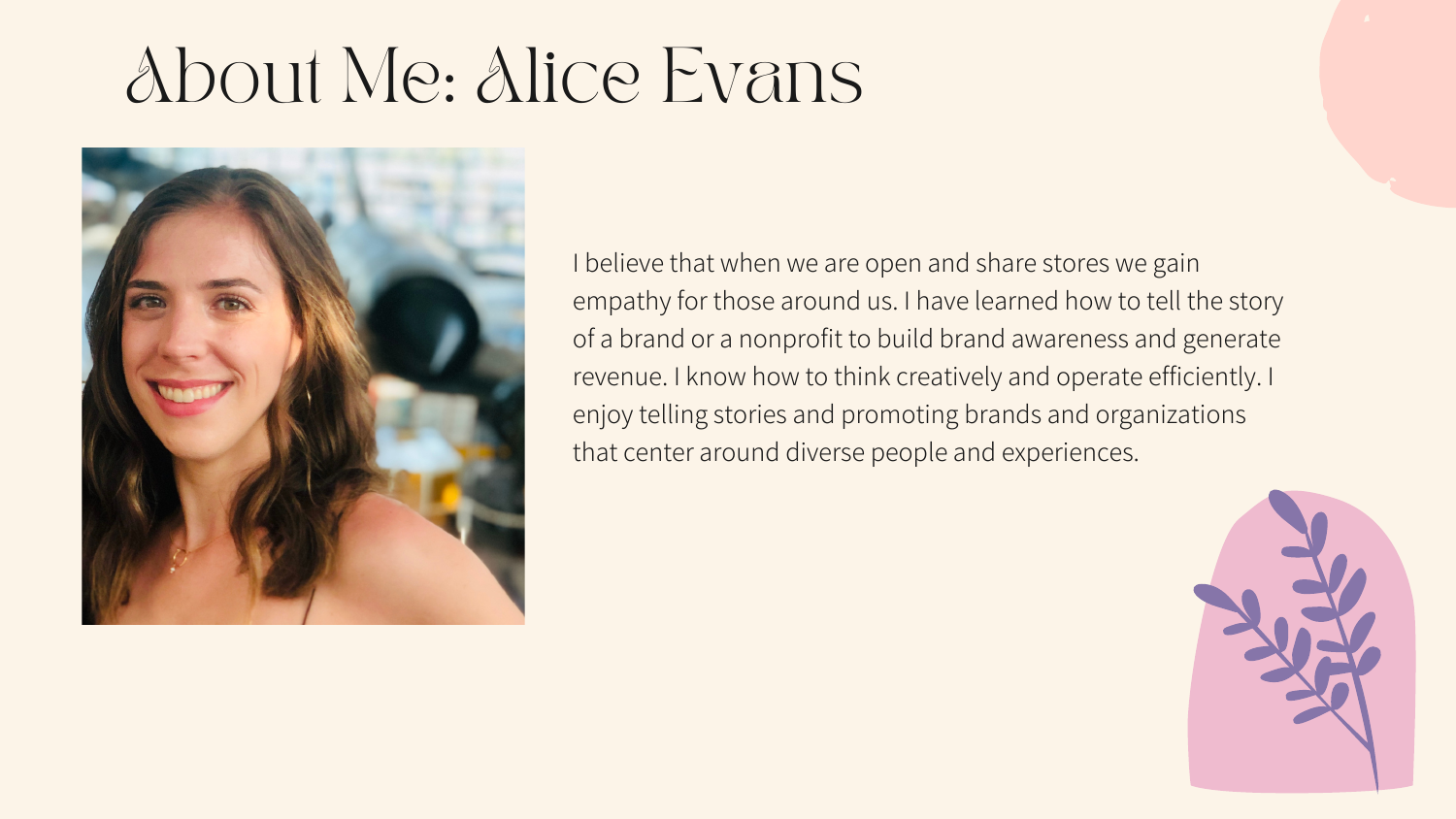

### "To pay attention, this is our endless and proper work. "

**―** Mary Oliver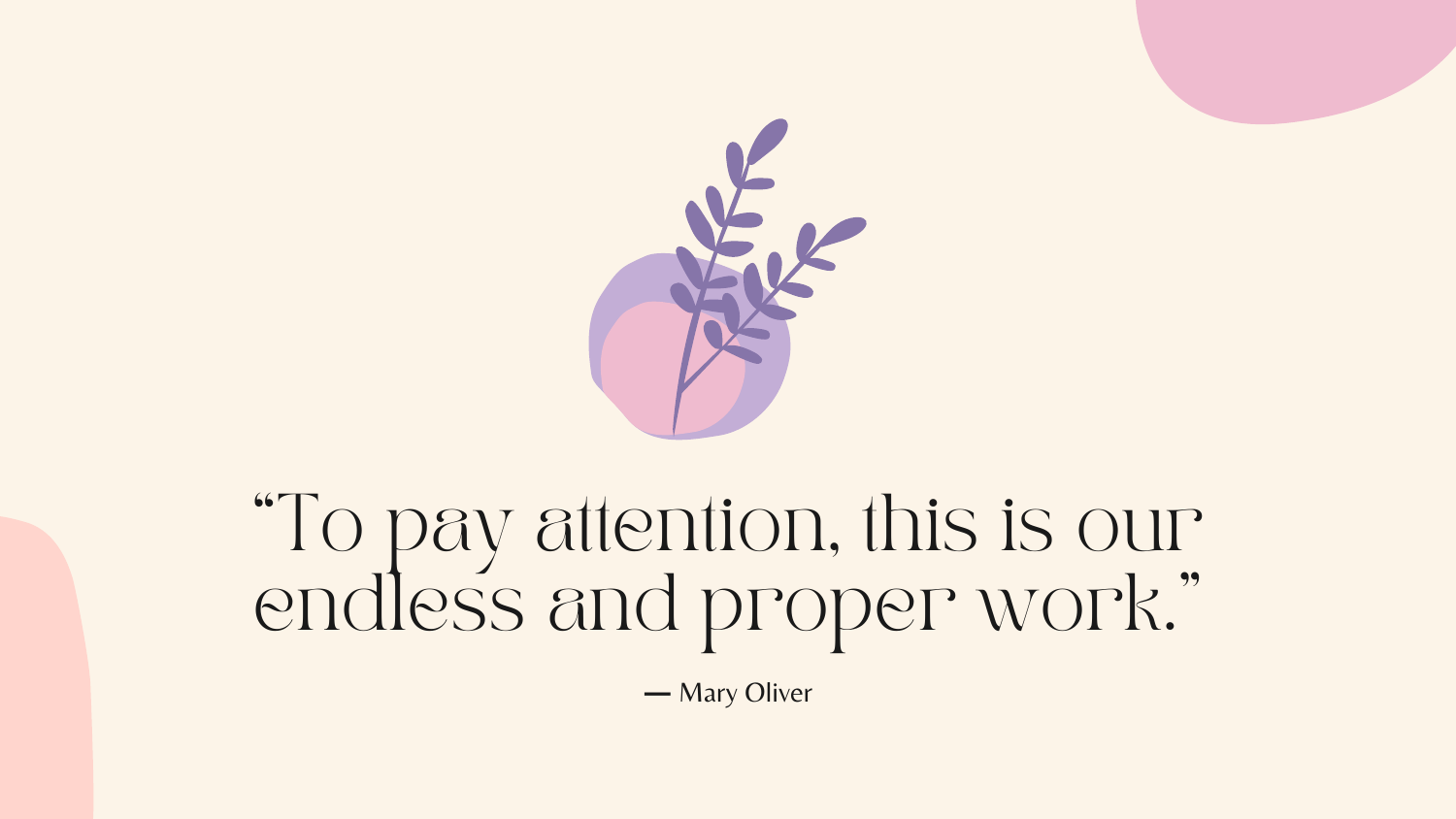

#### The accidental Storyteller

As part of a middle school, social studies project we were asked to interview a family member or family friend. We were instructed to find out more about this person's life, paint a full picture of their journey.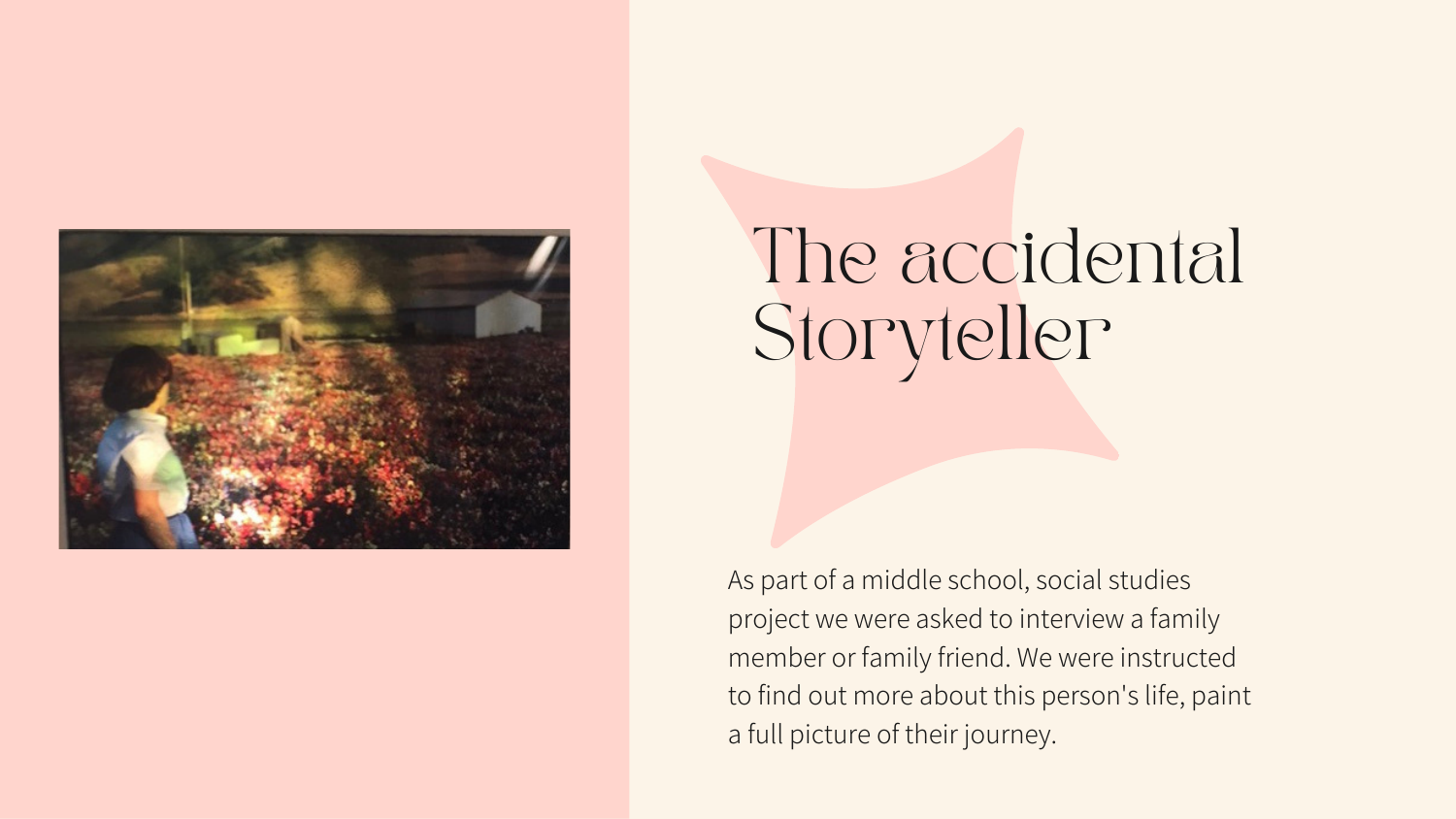## THE UNEXPECTED

When I interviewed my grandmother,  $\bigcup$  Annie, I'd never interviewed anyone<br>before. Going into the interview I had a list before. Going into the interview I had a list of questions and expected to know everything about my grandmother, someone who was a constant presence in my life.

03

What happened was I realized that my grandmother had an entire life that I knew nothing about and was so excited to discover

I think this was an impactful experience for me because it made me curious about others and a better listener. At the time I was 12, an age where you are discovering so much and unable to see outside of your limited experiences. This taught me to pay attention to my attention, listen to various perspectives, and keep an open mind.